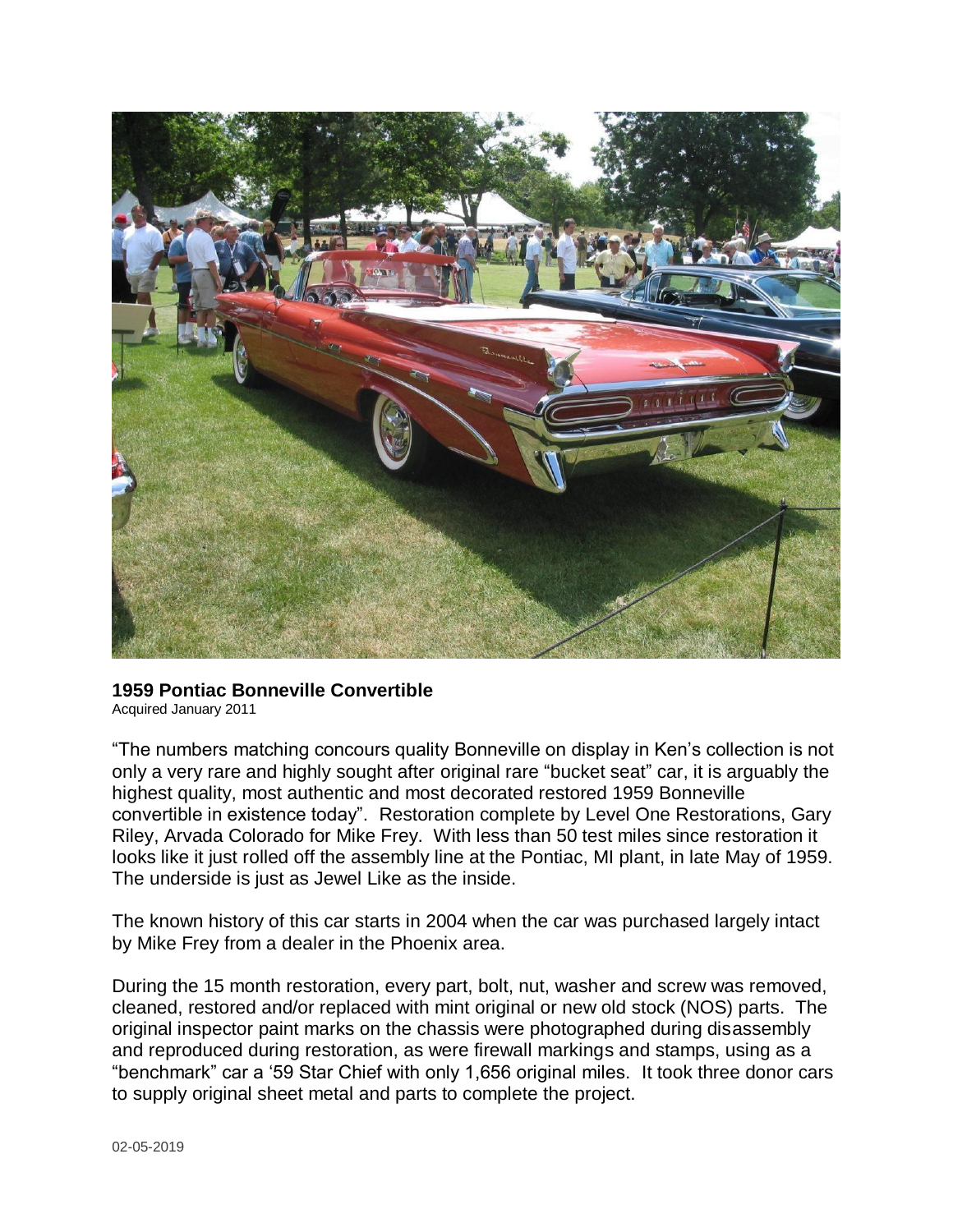All of the engine and chassis parts with date codes were checked in the disassembly process and all parts contained authentic date codes consistent with the car's assembly date in late May 1959. This is a true matching numbers original bucket seat car in its original factory Sunset Glow color with the exception of the Tri Power set up replacing the original 4 bbl carburetor.

This fabulous Bonneville Convertible is resplendent in its original color of Sunset Glow. Perhaps the most stunning feature, however, is the interior. In 2009 the prestigious Meadow Brook Concours d'Elegance distinguished the car by naming it the recipient of the Most Outstanding Interior award. The immaculately restored tri-color "Jeweltone" Maroon and Ivory leather interior accented with Mahogany Morrokide and original style "sparkle" metallic carpet defies description and truly must be seen to be appreciated. This vintage carpet is no longer available to the restoration community.

Options include the original, extremely **rare front bucket seats**, power steering, brakes & windows, 'Wonderbar' signal-seeking radio with rear seat speaker, two speed windshield wipers/washer, deluxe lamp package, reel-out trunk light, safeguard speedometer, padded dash and spare tire cover. The legendary 389 cu. In. V8 with the Tri-power set up (three 2 barrel carburetors) rated at 315 hp is bolted to a four-speed Hydra-Matic transmission.

Of the 383,320 Pontiacs built for 1959, exactly 3,096 were Bonneville convertibles. For whatever reason, perhaps because so many of them were produced, at first, they didn't attract the attention of the restoration and collection community. When collectors and restorers finally began to appreciate the significance of the '59 Bonneville for its elegant looks and place in automotive history the cars were mysteriously hard to find. An informal survey of 10,000 members of the Pontiac Oakland Club International revealed that only 160 members owned a '59 Bonneville and of those less than 40 owned a '59 Bonneville Convertible. From 2001 to 2011 only 21 Bonneville convertibles were sold at collector auctions. Some speculate that because of the high production numbers they simply got lost in the shuffle and many ended up in scrap yards. That along with the diminished survivability of convertibles in general due to severe weathering, today the cars are rare and highly sought after. Weighing in at 4,233 lbs, stretching 18.3 ft. in length and being 6.66 feet wide it's a good guess that these cars sat outside most of the time. According to the Pontiac Registry 3,096 2-Door 1959 Bonneville Convertibles were made**. It is estimated that less than 40 cars still exist. (survey of POIC members).**

02-05-2019 For much of the 1950s, Pontiac was the weakest link at GM. The brand's reputation for conservatism didn't jibe with postwar America's craving for glitz, glamour, and speed. Semon E. "Bunkie" Knudsen V.P. & General Manager of Pontiac Division knew that Pontiac couldn't justify its existence as merely a nicer Chevrolet. Buick had already carved out a niche as the luxurious brand of choice among doctors; Oldsmobiles were renowned for their sophistication. Knudsen decided Pontiacs would be sporty. He assembled a team of hard-core auto enthusiasts, from a young John De Lorean, who he hired away from [Packard](http://en.wikipedia.org/wiki/Packard) to be his assistant on the engineering side to ad man and drag racer Jim Wangers. Then, he added a new top-of-the-line model, the Bonneville, to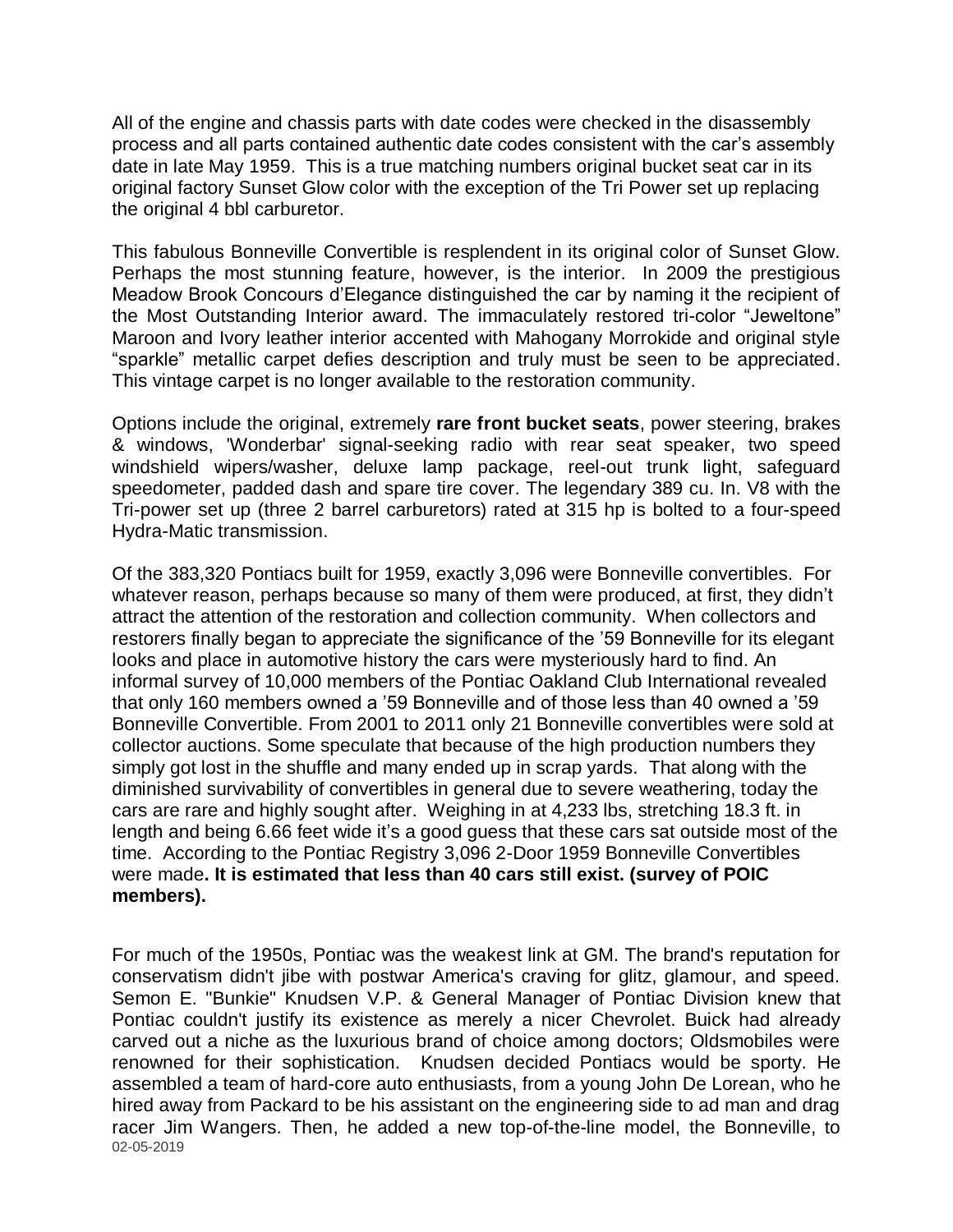attract younger buyers. In defiance of an auto-industry gentlemen's agreement banning racing, Knudsen committed to factory-backed NASCAR and NHRA teams, which soon enjoyed huge success thanks largely to the Pontiac's newly developed V-8.

The all-new sheet metal for '59, developed under the auspices of design chief Bill Mitchell, was the polar opposite of the baroque designs coming out of Chevrolet and Cadillac, with clean, sweeping lines and for the first time, a split grille featuring an arrowhead hood ornament. Although all Pontiacs received the new styling, the most significant in terms of promoting the marque's fast-living image was the Bonneville. Knudsen loved the new look on prototype cars except for one flaw: the extremely broad body drooped awkwardly over the 1958-spec chassis. To remedy this fault, he directed that the wheels be pushed out 5 inches for a more aggressive look. While this improved ride and handling, "Quite frankly, it was done as a styling move," admits Wangers. Nevertheless, the new [car's](http://www.automobilemag.com/features/collectible_classic/1004_1959_pontiac_bonneville/viewall.html) 64-inch track - the widest in the industry at the time provided the perfect hook with which to sell Pontiac's new performance image. Wangers and his team promoted the added handling, comfort, and security offered by Pontiac's new "Wide-Track" lineup to the buying public. It worked.

The dramatically restyled Pontiac Bonneville was one of 1959's biggest hits. The iconic Pontiac split grille design, 'Wide-Track' stance and legendary 389 V-8 were all introduced in 1959. Motor Trend Magazine awarded this trendsetting Pontiac its 'Car of the Year' trophy. The '59 Bonneville's formula was simple; stunning style plus ample V-8 power and clever marketing equals sales. Sales for '59 increased by a remarkable 76 percent (to 383,320 units), and the once-stodgy brand caught the attention of America's budding youth culture.

Pontiac would follow this simple method with wild success throughout the '60s and '70s before GM's finance and sales-oriented brand managers - Wangers calls them "little boys in men's suits" - interfered and slowly but surely steered the brand to its death.

Sadly, after 107 years in business, the last Pontiac rolled of the GM assembly lines in 2009. The Bonneville nameplate itself also departed in 2009, ending one of the longest uninterrupted runs in American automobile history. Ironically, Pontiac could have met an earlier end 50 years ago and never have even lived to see its glory days, if not for the efforts of one man, Semon E. "Bunkie" Knudsen, and the success of one car, the 1959 Pontiac Bonneville.